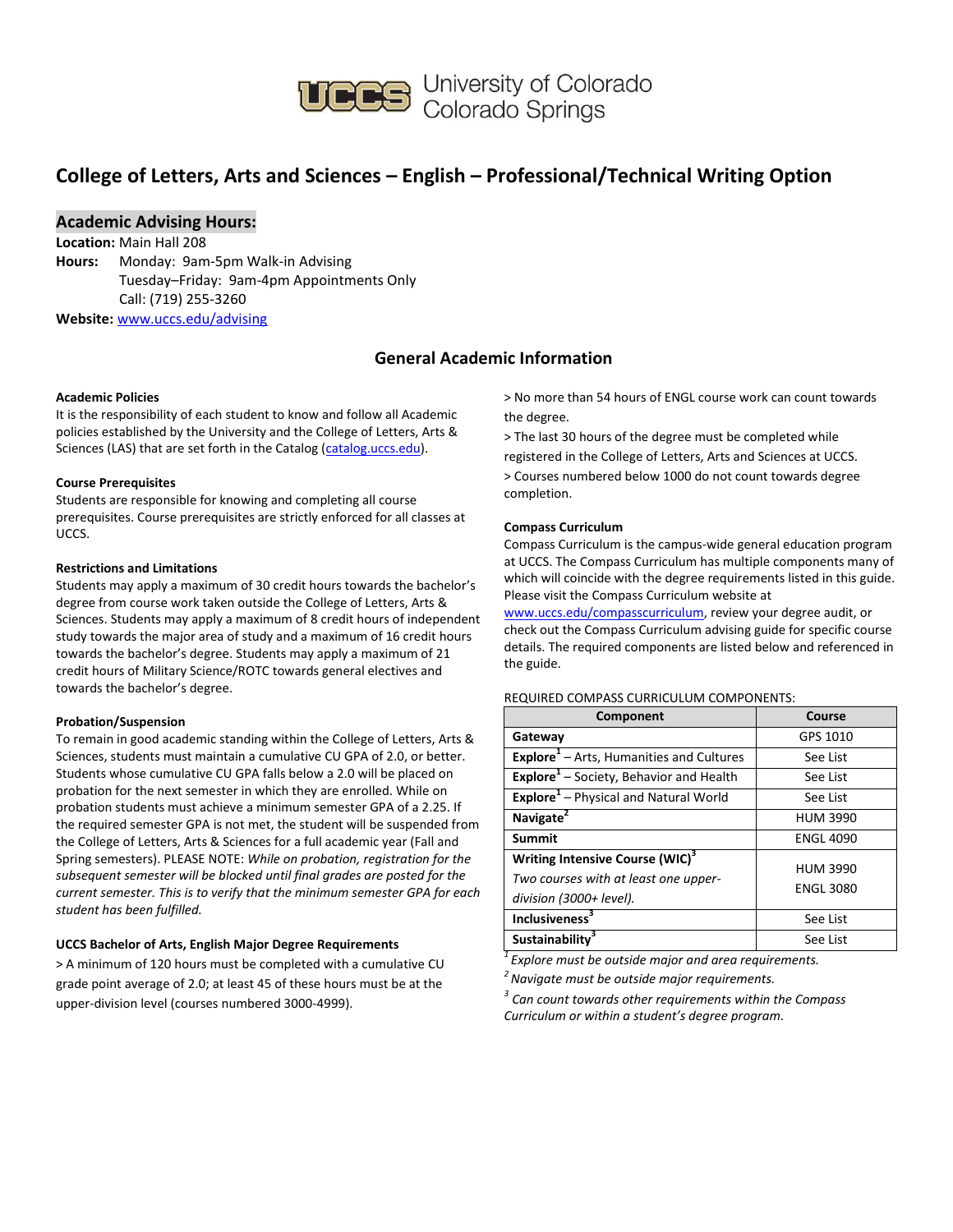# **DEPARTMENT OF ENGLISH – PROFESSIONAL/TECHNICAL WRITING OPTION**

**Department website**: [www.uccs.edu/english](http://www.uccs.edu/english)

| <b>Degree Requirements</b>                                                  | <b>Courses</b>                                                                                                                                                                             |                                                                                                                          |                                                                                                 |                  |                  |                  |  |  |
|-----------------------------------------------------------------------------|--------------------------------------------------------------------------------------------------------------------------------------------------------------------------------------------|--------------------------------------------------------------------------------------------------------------------------|-------------------------------------------------------------------------------------------------|------------------|------------------|------------------|--|--|
|                                                                             |                                                                                                                                                                                            |                                                                                                                          |                                                                                                 |                  |                  |                  |  |  |
| <b>English Major</b>                                                        | Course Number                                                                                                                                                                              |                                                                                                                          | <b>Course Title</b>                                                                             |                  |                  |                  |  |  |
| (42 hours)                                                                  | <b>ENGL 2010</b>                                                                                                                                                                           |                                                                                                                          | Introduction to Literary Studies                                                                |                  |                  |                  |  |  |
|                                                                             | <b>ENGL 3000</b>                                                                                                                                                                           |                                                                                                                          | Literary Criticism in Theory and Practice                                                       |                  |                  |                  |  |  |
| The English major requires a                                                | <b>ENGL 3080</b>                                                                                                                                                                           |                                                                                                                          | Advanced Business & Technical Writing                                                           |                  |                  |                  |  |  |
| minimum of 42 credit hours of ENGL                                          | <b>ENGL 3110</b>                                                                                                                                                                           | <b>Advanced Grammar</b>                                                                                                  | $\overline{3}$                                                                                  |                  |                  |                  |  |  |
| course work and a minimum of 27<br>credit hours of upper-division           | <b>British Literature</b>                                                                                                                                                                  |                                                                                                                          | Complete one of the following: ENGL 2510, ENGL 2520, ENGL 2530,<br>ENGL 2540, ENGL 3530         |                  |                  |                  |  |  |
| (3000+ level) ENGL course work.                                             | American                                                                                                                                                                                   |                                                                                                                          | Complete one of the following: ENGL 2360, ENGL 2370, ENGL 3330,                                 |                  |                  |                  |  |  |
| All ENGL courses must have a grade                                          | ENGL 3340, ENGL 3350, ENGL 3360, ENGL 3370<br>Literature                                                                                                                                   |                                                                                                                          |                                                                                                 |                  |                  | 3                |  |  |
| of "C-" or better.                                                          | Diversity                                                                                                                                                                                  | Complete one of the following: ENGL 3200, ENGL 3410, ENGL 3550,<br>ENGL 3600, ENGL 3650, ENGL 3900, ENGL 4060, ENGL 4860 |                                                                                                 |                  |                  |                  |  |  |
| <b>NOTE: All new, incoming and</b>                                          | Complete 6 hours courses from the following:<br><b>Practice Courses</b><br>ENGL 3120, ENGL 3140, ENGL 3150, ENGL 3170, ENGL 3750<br>Technological-<br>Complete 6 hours from the following: |                                                                                                                          |                                                                                                 |                  |                  | 6                |  |  |
| transferring English majors should<br>contact the English department to     |                                                                                                                                                                                            |                                                                                                                          |                                                                                                 |                  | 6                |                  |  |  |
| be assigned a faculty advisor, and                                          | <b>Literacy Courses</b>                                                                                                                                                                    |                                                                                                                          | ENGL 3130, ENGL 3160, ENGL 3850                                                                 |                  |                  |                  |  |  |
| attend a mandatory English                                                  | <b>Advanced Practice</b>                                                                                                                                                                   |                                                                                                                          | Complete two courses from the following:                                                        |                  |                  | 6                |  |  |
| <b>Department Workshop within their</b>                                     | Courses                                                                                                                                                                                    |                                                                                                                          | ENGL 4060, ENGL 4065, ENGL 4080, ENGL 4820, ENGL 4800 or<br>ENGL 4810 (only one)                |                  |                  |                  |  |  |
| first year at UCCS. Please see the<br><b>English Department website for</b> | <b>ENGL 4090</b>                                                                                                                                                                           |                                                                                                                          | Professional Writing Senior Portfolio Seminar                                                   |                  |                  | 3                |  |  |
| more information.                                                           |                                                                                                                                                                                            |                                                                                                                          |                                                                                                 |                  |                  |                  |  |  |
|                                                                             |                                                                                                                                                                                            |                                                                                                                          |                                                                                                 |                  |                  |                  |  |  |
| Composition                                                                 |                                                                                                                                                                                            |                                                                                                                          | Complete ENGL 1310, and either ENGL 2080 or 2090.                                               |                  |                  |                  |  |  |
| (6 hours)                                                                   | <b>ENGL 1310</b>                                                                                                                                                                           | Rhetoric & Writing I                                                                                                     |                                                                                                 |                  |                  | 3                |  |  |
|                                                                             | <b>ENGL 2080</b>                                                                                                                                                                           |                                                                                                                          | <b>Business &amp; Administrative Writing</b>                                                    |                  |                  |                  |  |  |
|                                                                             | <b>OR</b>                                                                                                                                                                                  |                                                                                                                          |                                                                                                 |                  |                  | 3                |  |  |
|                                                                             | <b>ENGL 2090</b>                                                                                                                                                                           |                                                                                                                          | <b>Technical Writing and Presentation</b>                                                       |                  |                  |                  |  |  |
|                                                                             | <b>PORT 3000</b>                                                                                                                                                                           |                                                                                                                          | Writing Portfolio Assessment                                                                    |                  |                  | 0                |  |  |
|                                                                             |                                                                                                                                                                                            |                                                                                                                          |                                                                                                 |                  |                  |                  |  |  |
| <b>Reasoning Skills</b><br>(3 hours)                                        | Complete one of the courses listed below. Other options exist to fulfill this requirement. See the catalog or<br>your degree audit for details.                                            |                                                                                                                          |                                                                                                 |                  |                  |                  |  |  |
|                                                                             | ID 1050                                                                                                                                                                                    |                                                                                                                          | ID 2000                                                                                         |                  | <b>MATH 1200</b> |                  |  |  |
|                                                                             |                                                                                                                                                                                            |                                                                                                                          |                                                                                                 |                  |                  |                  |  |  |
| <b>Area Requirements</b>                                                    |                                                                                                                                                                                            |                                                                                                                          | HUMANITIES - Complete 9 hours from the list of courses below. Course selection must include one |                  |                  |                  |  |  |
| (27 hours)                                                                  | occurrence of HUM 3990.                                                                                                                                                                    |                                                                                                                          |                                                                                                 |                  |                  |                  |  |  |
|                                                                             | AH 1000                                                                                                                                                                                    | AH 1001                                                                                                                  | AH 2800                                                                                         | AH 2810          | AH 2820          | AH 2860          |  |  |
|                                                                             | AH 2890                                                                                                                                                                                    | AH 3430                                                                                                                  | <b>COMM 2250</b>                                                                                | <b>COMM 3100</b> | <b>COMM 3500</b> | <b>COMM 4000</b> |  |  |
| All LAS students are required to                                            | FCS 3180                                                                                                                                                                                   | <b>FCS 3190</b>                                                                                                          | FCS 3240                                                                                        | FCS 3690         | <b>FCS 3890</b>  | <b>FCS 4210</b>  |  |  |
| complete 9 credit hours in each of                                          | <b>FILM 1000</b>                                                                                                                                                                           | <b>FILM 2000</b>                                                                                                         | <b>FILM 3690</b>                                                                                | FR 3240          | <b>GER 3180</b>  | GER 3190         |  |  |
| three areas - humanities, social                                            | <b>HIST 1120</b>                                                                                                                                                                           | <b>HIST 1130</b>                                                                                                         | HIST 1140                                                                                       | HIST 1400        | <b>HIST 1410</b> | <b>HIST 1540</b> |  |  |
| sciences, and natural sciences. The                                         | <b>HIST 1600</b>                                                                                                                                                                           | <b>HIST 1610</b>                                                                                                         | <b>HUM 3990</b>                                                                                 | ID 2000          | <b>MUS 1000</b>  | <b>MUS 2050</b>  |  |  |
| total requirement is 27 hours.                                              | <b>MUS 2850</b>                                                                                                                                                                            | <b>PHIL 1000</b>                                                                                                         | <b>PHIL 1020</b>                                                                                | <b>PHIL 1120</b> | PHIL 1300        | <b>PHIL 3000</b> |  |  |
|                                                                             | <b>PHIL 3100</b>                                                                                                                                                                           | <b>PHIL 3160</b>                                                                                                         | <b>PHIL 3180</b>                                                                                | <b>PHIL 4070</b> | <b>SPAN 3690</b> | SPAN 4210        |  |  |
| <b>Specific Limitations:</b>                                                | SOC 4920                                                                                                                                                                                   | <b>THTR 1000</b>                                                                                                         | <b>THTR 3201</b>                                                                                | <b>THTR 3202</b> | VA 1010          | VA 1020          |  |  |
| > No more than two courses from                                             | <b>WEST 2030</b>                                                                                                                                                                           | <b>WEST 2040</b>                                                                                                         | <b>WEST 3020</b>                                                                                | <b>WEST 3100</b> | <b>WEST 3550</b> | <b>WEST 4050</b> |  |  |
| any one discipline may be applied                                           | <b>WEST 4280</b>                                                                                                                                                                           | <b>WEST 4920</b>                                                                                                         |                                                                                                 |                  |                  |                  |  |  |
| to the area requirements.                                                   |                                                                                                                                                                                            |                                                                                                                          |                                                                                                 |                  |                  |                  |  |  |
| > Courses in the primary major may                                          |                                                                                                                                                                                            |                                                                                                                          | <b>SOCIAL SCIENCE - Complete 9 hours from the list of courses below.</b>                        |                  |                  |                  |  |  |
|                                                                             | <b>ANTH 1020</b>                                                                                                                                                                           | <b>ANTH 1040</b>                                                                                                         | <b>ANTH 2800</b>                                                                                | <b>ANTH 3040</b> | <b>ANTH 3260</b> | <b>ANTH 3270</b> |  |  |
| not be applied to area                                                      | COMM 1020                                                                                                                                                                                  | <b>COMM 2150</b>                                                                                                         | <b>COMM 3440</b>                                                                                | <b>COMM 4200</b> | <b>COMM 4220</b> | <b>COMM 4250</b> |  |  |
| requirements.                                                               | <b>ECON 1000</b>                                                                                                                                                                           | <b>ECON 1010</b>                                                                                                         | <b>ECON 1050</b>                                                                                | <b>ECON 2020</b> | <b>ECON 3150</b> | <b>ECON 3710</b> |  |  |
| > Courses may not be taken                                                  | GES 1980                                                                                                                                                                                   | GES 1990                                                                                                                 | <b>GRNT 2300</b>                                                                                | <b>GRNT 3000</b> | <b>MSGP 4100</b> | <b>PHIL 3200</b> |  |  |
| pass/fail.                                                                  | <b>PHIL 4260</b>                                                                                                                                                                           | <b>PHIL 4400</b>                                                                                                         | PSC 1010                                                                                        | PSC 1100         | PSC 2080         | PSC 2100         |  |  |
|                                                                             | PSC 3300                                                                                                                                                                                   | PSC 4190                                                                                                                 | PSC 4210                                                                                        | PSC 4470         | PSY 1000         | SOC 1110         |  |  |
|                                                                             | SOC 2120                                                                                                                                                                                   | SOC 2200                                                                                                                 | SOC 2220                                                                                        | SOC 2250         | SOC 2300         | SOC 2500         |  |  |
|                                                                             | SOC 3340                                                                                                                                                                                   | SOC 3610                                                                                                                 | <b>WEST 1010</b>                                                                                | <b>WEST 2500</b> | <b>WEST 3060</b> | <b>WEST 3070</b> |  |  |
|                                                                             | <b>WEST 3090</b>                                                                                                                                                                           | <b>WEST 3620</b>                                                                                                         | <b>WEST 4100</b>                                                                                | <b>WEST 4120</b> | <b>WEST 4500</b> |                  |  |  |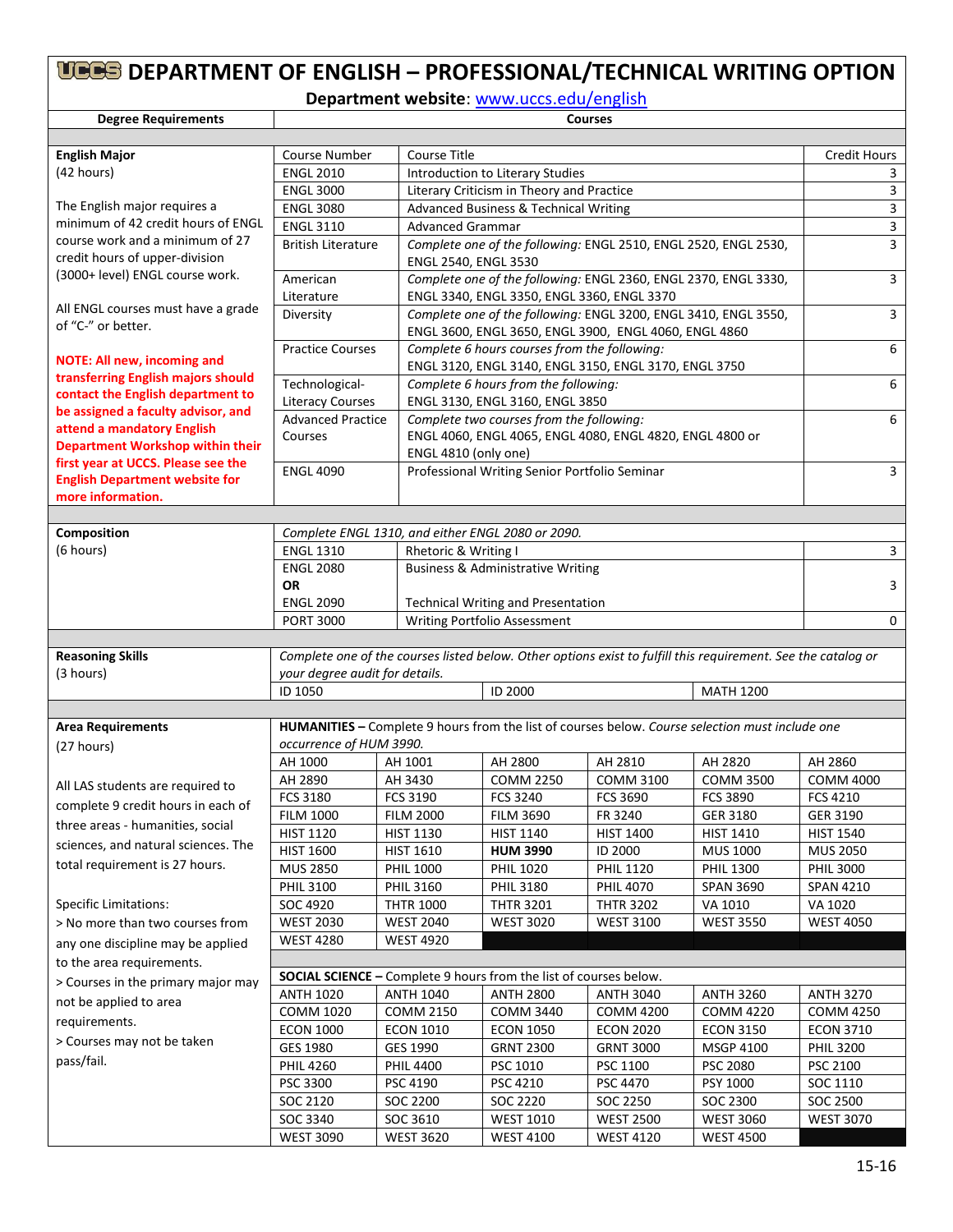|                                        | NATURAL SCIENCE - Complete 9 hours from the list of courses below. At least one course must have, or be, |                                                                       |                  |                                                                                                        |                                      |                  |  |  |
|----------------------------------------|----------------------------------------------------------------------------------------------------------|-----------------------------------------------------------------------|------------------|--------------------------------------------------------------------------------------------------------|--------------------------------------|------------------|--|--|
|                                        | a lab course. Lab courses are marked in bold.                                                            |                                                                       |                  |                                                                                                        |                                      |                  |  |  |
|                                        | <b>ANTH 1030</b>                                                                                         |                                                                       | <b>ANTH 3340</b> | <b>ANTH 3370</b>                                                                                       |                                      |                  |  |  |
|                                        | <b>BIOL 1060</b>                                                                                         | <b>ANTH 3320</b>                                                      | <b>BIOL 1530</b> | <b>BIOL 2000</b>                                                                                       | <b>BIOL 1000</b><br><b>BIOL 3411</b> | <b>BIOL 1050</b> |  |  |
|                                        |                                                                                                          | <b>BIOL 1510</b>                                                      |                  |                                                                                                        |                                      | <b>CHEM 1101</b> |  |  |
|                                        | <b>CHEM 1102</b>                                                                                         | <b>CHEM 1111</b>                                                      | <b>CHEM 1112</b> | <b>CHEM 1121</b>                                                                                       | <b>CHEM 1122</b>                     | <b>CHEM 1201</b> |  |  |
|                                        | <b>CHEM 1211</b>                                                                                         | <b>CHEM 1401</b>                                                      | <b>CHEM 1402</b> | <b>CHEM 1411</b>                                                                                       | <b>CHEM 1412</b>                     | <b>CHEM 1511</b> |  |  |
|                                        | <b>CHEM 1513</b>                                                                                         | <b>ENSC 1500</b>                                                      | <b>ENSC 1510</b> | <b>ENSC 1600</b>                                                                                       | <b>ENSC 1620</b>                     | <b>ENSC 3200</b> |  |  |
|                                        | GES 1000                                                                                                 | GES 1010                                                              | <b>GES 1050</b>  | GES 3200                                                                                               | GES 3250                             | <b>GEOL 1010</b> |  |  |
|                                        | <b>GEOL 1020</b>                                                                                         | <b>GEOL 1530</b>                                                      | <b>GEOL 3170</b> | <b>GEOL 3700</b>                                                                                       | <b>GEOL 4660</b>                     | ID 2050          |  |  |
|                                        | <b>PES 1000</b>                                                                                          | PES 1040                                                              | PES 1050         | PES 1060                                                                                               | <b>PES 1090</b>                      | <b>PES 1100</b>  |  |  |
|                                        | <b>PES 1140</b>                                                                                          | <b>PES 1160</b>                                                       | <b>PES 1170</b>  | PES 1310                                                                                               | PES 1600                             | <b>PES 1620</b>  |  |  |
|                                        | PES 1710                                                                                                 | PES 1720                                                              | PSY 3270         |                                                                                                        |                                      |                  |  |  |
|                                        |                                                                                                          |                                                                       |                  |                                                                                                        |                                      |                  |  |  |
| <b>Oral Communication, Cultural</b>    |                                                                                                          | ORAL COMMUNICATION - Complete one of the courses listed below.        |                  |                                                                                                        |                                      |                  |  |  |
| <b>Diversity, and Global Awareness</b> | <b>BIOL 4040</b>                                                                                         | CHEM 4911                                                             | <b>CHEM 4921</b> | <b>COMM 2010</b>                                                                                       | <b>COMM 2100</b>                     | <b>COMM 3240</b> |  |  |
| <b>Requirements</b>                    | <b>COMM 4100</b>                                                                                         | <b>MATH 4040</b>                                                      | PES 4810         | PHIL 1040                                                                                              | <b>PHIL 4950</b>                     | <b>TED 4600</b>  |  |  |
|                                        | <b>TED 4700</b>                                                                                          | <b>THTR 2020</b>                                                      | <b>THTR 2030</b> | <b>THTR 2040</b>                                                                                       | <b>THTR 2050</b>                     | <b>THTR 3100</b> |  |  |
| Students are required to take one      |                                                                                                          |                                                                       |                  |                                                                                                        |                                      |                  |  |  |
| course with a substantial              |                                                                                                          | <b>CULTURAL DIVERSITY - Complete one of the courses listed below.</b> |                  |                                                                                                        |                                      |                  |  |  |
| component involving oral               | AH 3430                                                                                                  | <b>ANTH 3250</b>                                                      | <b>ANTH 3420</b> | ASL 4000                                                                                               | <b>COMM 3280</b>                     | ENGL 3320*       |  |  |
| communication, one course that         | <b>ENGL 4060</b>                                                                                         | FCS 3360                                                              | FCS 4210*        | GES 4680                                                                                               | <b>HIST 3520</b>                     | <b>HIST 3580</b> |  |  |
| increases their awareness of           | MUS 2050*                                                                                                | PHIL 3180*                                                            | <b>PHIL 3230</b> | <b>PHIL 4550</b>                                                                                       | SOC 2200*                            | SOC 2250*        |  |  |
| cultural diversity, and one course     | SOC 3220                                                                                                 | SOC 3250                                                              | SOC 3290         | SOC 4240                                                                                               | SOC 4290                             | SOC 4390         |  |  |
| that increases their awareness of      | SOC 4680                                                                                                 | SOC 4920*                                                             | SPAN 4210*       | <b>SPAN 4420</b>                                                                                       | <b>THTR 3240</b>                     | WEST 1010*       |  |  |
| global issues.                         | <b>WEST 2020</b>                                                                                         | <b>WEST 3090</b>                                                      | <b>WEST 3130</b> | <b>WEST 3150</b>                                                                                       | <b>WEST 3250</b>                     | <b>WEST 3290</b> |  |  |
|                                        | <b>WEST 3360</b>                                                                                         | <b>WEST 3420</b>                                                      | <b>WEST 3520</b> | <b>WEST 3580</b>                                                                                       | WEST 4120*                           | WEST 4280*       |  |  |
| All courses in this section can count  | <b>WEST 4390</b>                                                                                         | WEST 4500*                                                            | <b>WEST 4550</b> | <b>WEST 4680</b>                                                                                       | WEST 4920*                           |                  |  |  |
| towards other requirements.            |                                                                                                          |                                                                       |                  |                                                                                                        |                                      |                  |  |  |
| Courses marked with an asterisk (*)    |                                                                                                          | <b>GLOBAL AWARENESS - Complete one of the courses listed below.</b>   |                  |                                                                                                        |                                      |                  |  |  |
| can count towards specific             | ANTH 1040*                                                                                               | ANTH 3040*                                                            | AH 3450          | AH 3460                                                                                                | AH 4450                              | AH 4470          |  |  |
| requirements; courses without an       | BIOL 1510*                                                                                               | CHEM 1111*                                                            | <b>CHEM 4521</b> | <b>ECON 3590</b>                                                                                       | ECON 3710*                           | ENGL 2600*       |  |  |
| asterisk will count towards General    | ENGL 2610*                                                                                               | ENGL 4065*                                                            | <b>EUST 3000</b> | FCS 3180*                                                                                              | FCS 3190*                            | <b>FCS 3250</b>  |  |  |
| Electives.                             | <b>FCS 3380</b>                                                                                          | FCS 3690*                                                             | FCS 3890*        | FILM 2000*                                                                                             | FILM 3690*                           | FR 3250          |  |  |
|                                        | GER 3180*                                                                                                | GER 3190*                                                             | GES 1980*        | GES 1990*                                                                                              | GES 3070                             | GES 3400         |  |  |
|                                        | GES 3820                                                                                                 | GES 3980                                                              | GES 4640         | <b>GRNT 3560</b>                                                                                       | <b>HIST 1110</b>                     | HIST 1120*       |  |  |
|                                        | HIST 1130*                                                                                               | HIST 1140*                                                            | HIST 1400*       |                                                                                                        |                                      |                  |  |  |
|                                        |                                                                                                          |                                                                       |                  |                                                                                                        |                                      |                  |  |  |
|                                        |                                                                                                          |                                                                       |                  | HIST 1410*                                                                                             | HIST 1600*                           | HIST 1610*       |  |  |
|                                        | <b>HIST 3120</b>                                                                                         | <b>HIST 3220</b>                                                      | <b>HIST 3560</b> | <b>HIST 3590</b>                                                                                       | <b>HIST 3680</b>                     | <b>HIST 4050</b> |  |  |
|                                        | <b>HIST 4060</b>                                                                                         | <b>HIST 4130</b>                                                      | <b>HIST 4150</b> | <b>HIST 4160</b>                                                                                       | <b>HIST 4280</b>                     | <b>HIST 4860</b> |  |  |
|                                        | MUS 3150                                                                                                 | PHIL 1300*                                                            | <b>PHIL 1400</b> | <b>PHIL 3000</b>                                                                                       | PHIL 3100*                           | <b>PHIL 3240</b> |  |  |
|                                        | <b>PHIL 3345</b>                                                                                         | <b>PHIL 3400</b>                                                      | <b>PHIL 3480</b> | <b>PHIL 3490</b>                                                                                       | <b>PHIL 3500</b>                     | PSC 1010*        |  |  |
|                                        | PSC 2070                                                                                                 | PSC 2080*                                                             | PSC 2090         | PSC 3240                                                                                               | PSC 4170                             | PSC 4190*        |  |  |
|                                        | PSC 4210*                                                                                                | PSC 4570                                                              | PSC 4580         | PSC 4590                                                                                               | PSY 3560                             | SOC 2220*        |  |  |
|                                        | SOC 3340*                                                                                                | SOC 4380                                                              | SOC 4600         | SOC 4700*                                                                                              | SPAN 3690*                           | <b>WEST 3380</b> |  |  |
|                                        | WEST 3480*                                                                                               | <b>WEST 3560</b>                                                      | <b>WEST 3680</b> | <b>WEST 4050</b>                                                                                       | <b>WEST 4060</b>                     | <b>WEST 4170</b> |  |  |
|                                        | <b>WEST 4380</b>                                                                                         | WEST 4700*                                                            |                  |                                                                                                        |                                      |                  |  |  |
|                                        |                                                                                                          |                                                                       |                  |                                                                                                        |                                      |                  |  |  |
| <b>Compass Curriculum</b>              |                                                                                                          |                                                                       |                  | Complete all Compass Curriculum requirements not already completed as part of the above program. The   |                                      |                  |  |  |
| (12 hours)                             |                                                                                                          |                                                                       |                  | Gateway Seminar (GPS 1010) must be completed by all students. Explore courses must be completed        |                                      |                  |  |  |
|                                        |                                                                                                          |                                                                       |                  |                                                                                                        |                                      |                  |  |  |
|                                        |                                                                                                          |                                                                       |                  | outside of the major and Area Requirements. All other Compass Curriculum requirements can be completed |                                      |                  |  |  |
|                                        |                                                                                                          |                                                                       |                  | within the degree requirements above. To see a list of all Compass Curriculum courses, please visit:   |                                      |                  |  |  |
|                                        |                                                                                                          | www.uccs.edu/compasscurriculum.                                       |                  |                                                                                                        |                                      |                  |  |  |
|                                        |                                                                                                          |                                                                       |                  |                                                                                                        |                                      |                  |  |  |
| <b>General Electives</b>               |                                                                                                          |                                                                       |                  | Complete additional courses to meet total and upper-division requirements for your degree program.     |                                      |                  |  |  |
| $(12-21$ hours)                        |                                                                                                          |                                                                       |                  |                                                                                                        |                                      |                  |  |  |